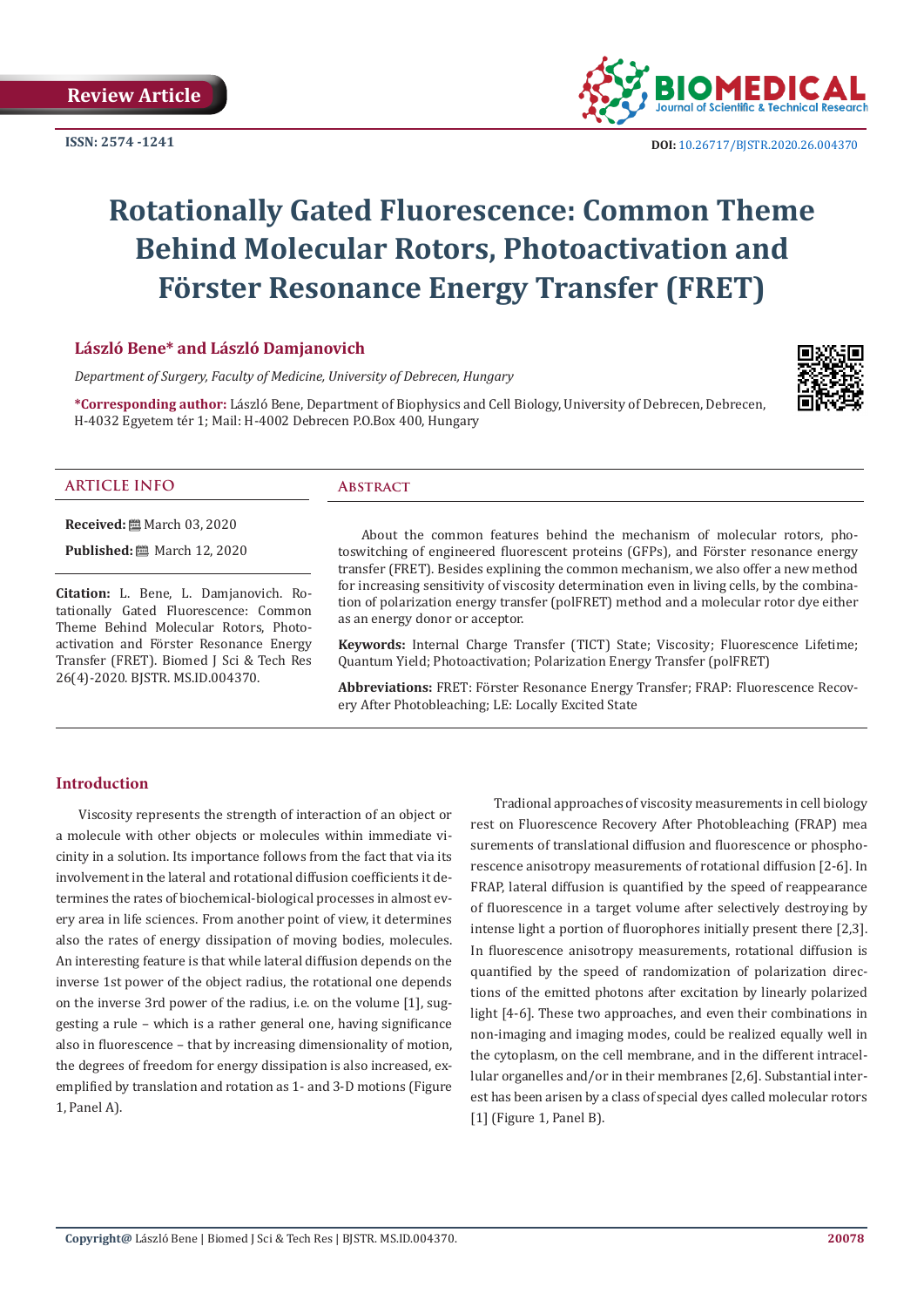



**Panel A:** Envisioned is that energy dissipation towards the bathing environment for a body making rotational diffusion is at a higher rate than for a body making translational diffusion. This follows from the fact that, while the magnitude of the driving force for both the translational and rotational diffusions is the same thermal energy, the damping force due to the immediate neighborhood of bodies – expressed by the denominators of the formulae for the diffusion constants Dtrans, Drot – is much larger for the rotating than for the translating body. Besides the difference in the constants (8 for rotation vs. 6 for translation) in the case of rotation the viscous drag is determined by the 3rd power of the radius "a" (i.e. the body volume) in contrast to the much weaker linear dependence for translation [1]. These formulae ("Deby-Stokes-Einstein") are based on that in thermal equilibrium the rate of energy uptake by thermal collisions equalizes the rate of energy loss due to the viscous drag. kB: Boltzmann's Constant, T: Absolute Temperature. The difference in the rates of energy dissipation can also be connected to the dimensionality of the process: while translation is 1-dimensional process, rotation is 3-dimensional one.

**Panel B:** Example of the rotor dye, a member of the aniline nitrile family, 1,4-dimethylamino benzonitrile (DMABN) [7,8]. Excitation with light is followed by an increase of dipole moment which in turn leads to a rotation of the N(CH<sub>3</sub>)<sub>2</sub> and CN groups around the bonds connecting to the benzene ring, i.e. a twisted state of the original planar molecule is assumed, due to the interaction of the increased dipole with the environment. Upon this twisting a new excited state, called "twisted internal charge transfer" (TICT) state is achieved, in which the charge is separated from the electron donating (dimethylamino) end to the electron accepting (nitrile) end, and which has a lower ground-excited state energy gap than that of the initially excited one, the "locally excited" (LE) state. The increase in dimensionality due to twisting, and the increased charge separation, lead to increased environmental interactions manifested in reduced ground-excited state energy gap, or what is equivalent, in redshifted fluorescence, and reduced fluorescence lifetime and quantum efficiency. At the limiting case, de-excitation from the TICT state – for too small ground-excited state energy gaps – can happen totally non-radiatively. The rate of twisting transition from the LE to the TICT state might depend on viscosity, polarity, and pH of the environment. Sensitivity on these factors can be optimised by engineering the proper dye-structure. Concerning viscosity, generally valid is that by increasing viscosity, lifetime, quantum efficiency and intensity increase, and the color of fluorescence might be blue-shifted. Although rotors can be high-tuned to be sensitive only to viscosity, even in this case their response can be highly diverse. This is because of the complexity of viscosity itself: E.g. diffusion can be of a mixture of the slipping and hopping mechanisms, for the high and low solute-per-solvent size-ratios, respectively [1].

Panel C: Depicted is a common mechanism of photo-activation or photo-switching of some genetically engineered visible fluorescing proteins (VFPs). The decisive step is again a rotation, but of 2 chromophore rings relative to each other, the "cistrans isomerisation" [10]. While the "cis" state does not support extended electron resonance capable for fluorescence, because the 2 choromophore rings are not in the same plane, the "trans" state does it. The "on" state can be achieved by illumination with short-wavelength light in the blue, near-UV regions. In contrast, the "off" state can happen by alone after some cycles of excitation-deexcitation events, or can be aided also with light. The "cis-trans isomerisation" transition can depend on the protonation state of the choromophores. The protonation-deprotonation equilibrium is the factor which can be shifted by the relatively high energy switching light beams [11].

Panel D: Concerning principle of operation, a donor-acceptor FRET-pair constitutes a molecular rotor. Assuming favorable spectral overlap and short donor-acceptor separation, an acceptor can only take over energy from the donor if the absorption moment of acceptor is close to parallel with the local field of donor (red double-arrows) at the position of acceptor. There is no energy transfer for perpendicular local field-dipole orientations (black double-arrows), regardless of the shortage of distance. The functional dependence of the acceptor position and the local field-dipole relative orientation is described by the orientation factor for FRET (k<sup>2</sup>). Depending on the direction of acceptor position and the relative local field-dipole orientation k2 varies between zero and 4. When these 2 directions rapidly randomize before FRET takes place – termed dynamic-isotropic random averaging condition –, the orientational average value of  $k^2$  is  $2/3$  [12,13]. It can now be conveniently imagined that for an acceptor dipole making random Brownian rotations,  $k^2$  might increase due to the more frequent orietational matching, i.e.  $k^2$ acts as an orientational switch or gate [14-16]. As consequences, just as for the rotor dyes, quantum yield and lifetime of donor diminish, and the emission by the FRET pair suffers a red-shift in color. As it can be seen, the FRET-pair inherently conveys the basic properties of a rotor dye, however, it has a larger inertia, i.e. the spatial and time resolution of the response of the FRETpair is behind the rotor-dye. While with the FRET pair 2 distinct dyes carries out the sensing, requiring ~nsec response time, in contrast with the rotor dyes 2 segments within a single dye, requiring only a  $\sim$ psec response time.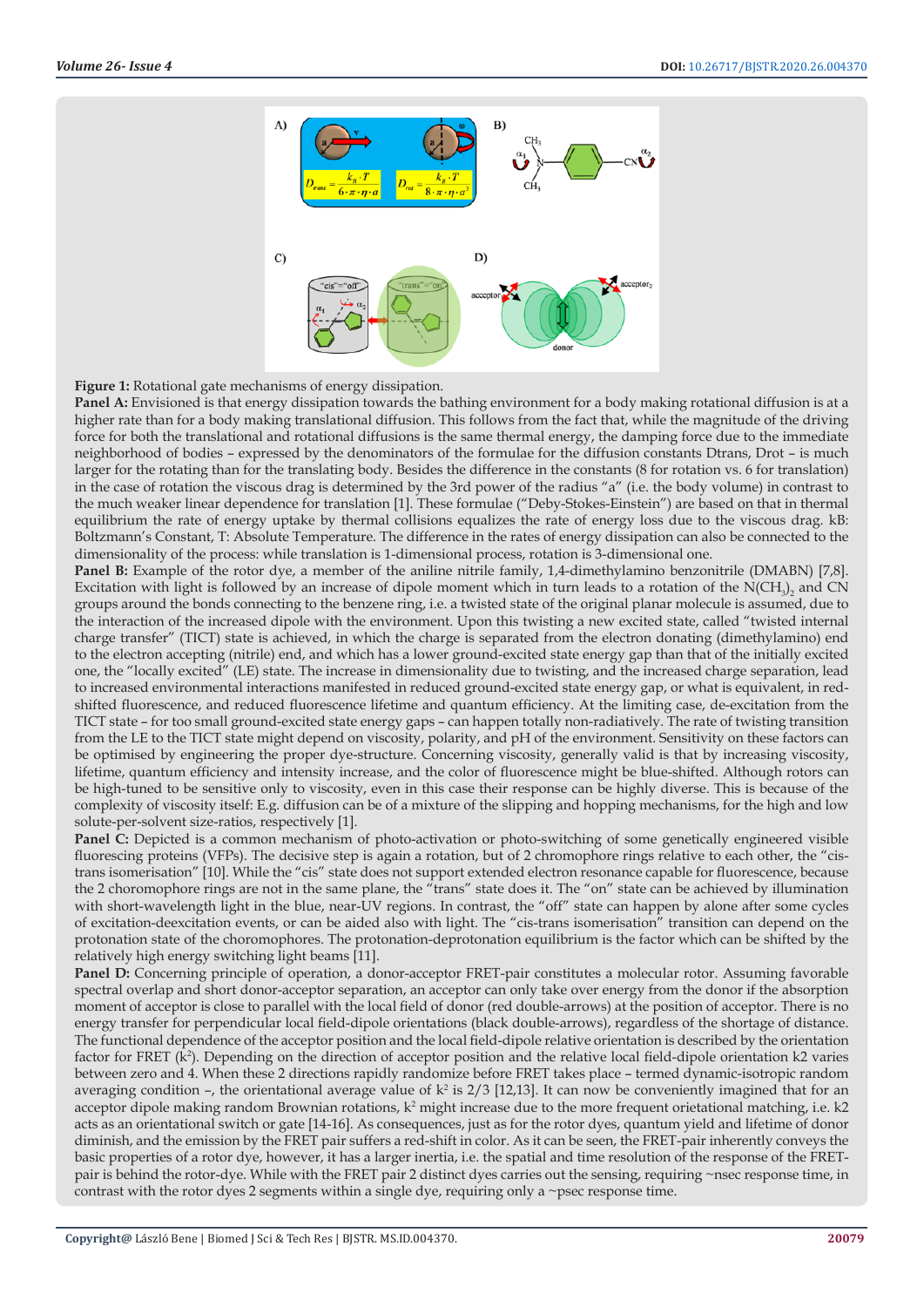These are small compounds having several aromatic rings with substantial rotational freedoms around one or more bonds. They have two excited states: In the Locally Excited One (LE) all their rings are in a single plane leading to high quantum efficiency because of the suppression of rotations. In the other, called "Twisted Internal Charge Transfer" (TICT) state, the molecule assumes a 3-D state instead of the original 2-D one, with one or more rings being rotated out from the LE plane [1,7]. Because the dipole moment of the dye is also increased here, this state has also a higher reactivity with the neighborhood, implying also a more efficient loss of energy and a lower quantum efficiency. The point in this process is that the transition from the 2-D planar state to the 3-D non-planar one is basically dictated by the local viscosity and polarity in the immediate vicinity of the dye, with relative sensitivities to these factors controlled by chemical engineering of side groups. As an extreme case, molecular rotors sensitive to only viscosity can be achieved.

This process can also be envisioned as a special type photo-switching between the high quantum efficiency planar state and the lower quantum efficiency TICT state (Figure 1, Panel C). The transition to the TICT state may also be followed by a red-shift in the color of emission for TICT state energy gaps slightly lower than in the LE state. Furthermore, fluorescence emission might also completely cease for much lower TICT state energy gaps. Experimentally, molecular rotors can quantify an increasing local viscosity by increasing fluorescence lifetime, quantum efficiency, fluorescence intensity, and a blue-shifted fluorescence color [7,8]. The outstanding feature of molecular rotors distinguishing them from polarization-based sensing of viscosity, is the much higher sensitivity, due to the fact that only the rotation of a subportion of a dye occurring in  $\sim$ psec time is involved, i.e. due to the much smaller inertia [7]. Rotor dyes can be engineered not only for sensing viscosity, but also for indicating contact points between objects, and probing binding reactions [9].

In their work, H Ying et al. [10] developed a rotor dye by a series of chemical modification of BODIPY for serving two purposes at the same time: The 1st purpose is to enable it for adhering to the vicinal dithiol moieties of endoplasmatic reticulum nascent proteins – via an introduction of an arsenicate moiety – and triggering autophagy of endoplamic reticulum ("reticulophagy") by this binding. The 2nd purpose is the quantitation of this binding via the above "rotor effects". The authors have chosen fluorescence lifetime as the probe parameter, to exclude possible disturbances due to changes in local dye concentrations inherent in intensity measurements. An advantage of the rotor dye is that it is adequate to apply a single emission color channel for quantitating viscosity. The other detection channels might be preserved for other dyes for the localization of rotor dye accumulation e.g. lysotracker, mitotracker for lysosomes and mitochondria, respectively. In the above we saw that excitation induced segmental rotation of certain dyes damped by local viscosity may act as a kind of a photoswitching process.

Actually, the operation of the "official" photoswitching or photoactivation phenomenon taking place in certain engineered Visible Fluorescent Proteins (VFPs) rests on a similar principle [11,12]. There the chomophore suspended in a b-barrel shield might have large enough rotational freedom to sample different orientations after excitation. The photo-activation property is conveyed by the circumstance that these sampled orientations might have different quantum yields due to the different degree of quenching by the amino acid side chains of the b-barrel wall. The energy for the rotation of the choromophore is supplied by the excitation: The increased dipole moment of the chromophore upon excitation results in increased torque exerted by the neighboring amino acid side chains of the b-barrel wall. Photoactivation might be tuned by the careful engineering of chromophore as well as the quencher amino acid side chains down the barrel wall. The conventional Förster Resonance Energy Transfer (FRET) pair has already the main characteristics of a rotor dye, notwithstanding now that the relative orientation of two different dyes is that what is important (Figure 1, Panel D).

The conventional Förster responsible for switching off the donor – and switching on the acceptor – at a given donor-acceptor distance is the relative orientation of the absorption dipole of acceptor and the donor local field at the position of acceptor [13,14]. The functional form of this dependence is conveyed by orientation factor for  $\text{FRET}{}$   $(\text{k}^2)$ . At each position around the donor it is generally valid that  $k^2$  is maximal when the acceptor dipole is parallel, and zero when it is perpendicular with the direction of donor local field at that special position. It also can be suspected that by increasing the speed of rotation of either of the donor or acceptor might lead to increased FRET, by the increased frequency of parallel encounters  $[15, 16]$  (Figure 2). To put it another way,  $k^2$  and FRET efficiency might be increased by reducing local viscosity [15,17]. FRET has already been combined with the rotor dyes for sensing local viscosity [7,18]. The problem of sensing viscosity via rotor intensity is that intensity depends not only on viscosity but also on the concentration of the rotor dye.

In the "ratiometric" arrangement, a rotor dye and a conventional one are coupled together with a flexible linker realizing a FRET-pair of the 1-to-1 donor-acceptor ratio. Here the fluorescence emission of the conventional dye – supposed to be insensitive to viscosity – is used for probing local concentration of FRET-pair and rotor dye, and the fluorescence of the rotor for quantitating viscosity. Recently "polarization energy transfer" (polFRET) methods has been introduced to monitor donor and acceptor dye rotations at different distances [19,20] (Figure 3). Here, polarized donor and acceptor intensity components are measured simultaneously, enabling quantitation of donor and acceptor anisotropies beside FRET efficiency. Although this method as it stands might already be useful for sensing viscosity, its capabilities might be improved by the involvement of rotor dyes: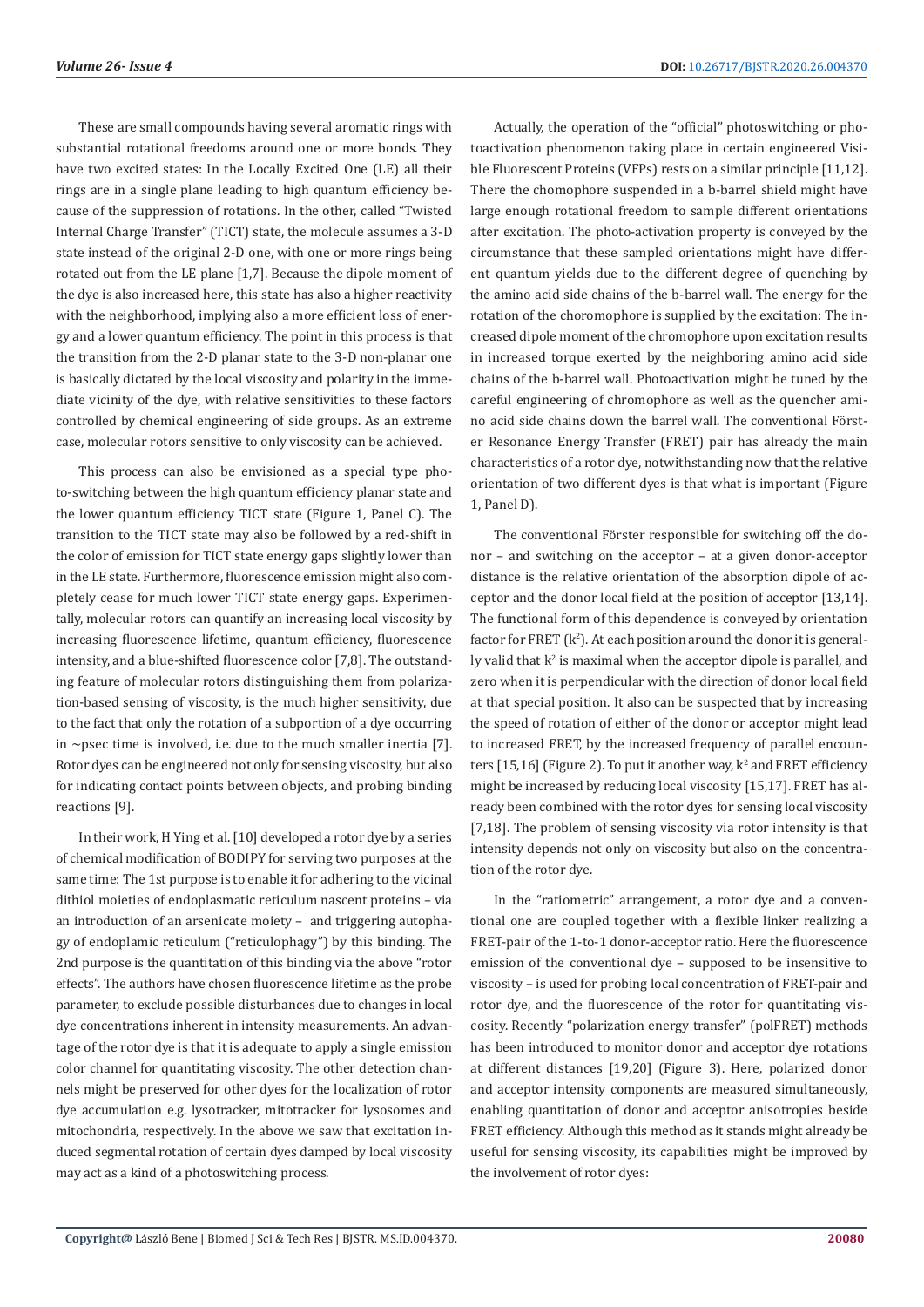

**Figure 2:** Effect of spatial dimensionality on FRET. Probability density function of orientation factor for FRET  $(k^2)$ , with insets A) and B) depicting unit vectors showing the relative orientations of the donor emission dipole (d), acceptor absorption dipole (a) and acceptor position relative to the donor position (R). Inset A): In the majority of cases the three unit vectors are not in the same plane, but they sample three mutually different spatial directions. In these cases the orientation factor is relatively low (0<k<sup>2</sup><1, blue shaded area under the p(k<sup>2</sup>) curve), corresponding to a relatively weak FRET, even for small donor-acceptor distances. Inset B): In a fewer number of cases, the three unit vectors are in the same plane (coplanar). In these cases the orientation factor is higher ( $1 \le k \le 4$ , orange shaded area under the  $p(k^2)$  curve), corresponding to higher FRET, even for large donor-acceptor distances. Increasing rotational speed either for the donor of the acceptor the frequency of coplanar encounters of the three vectors also increases leading to a more effective loss of donor's excitation energy via FRET ("rotational gate" mechanism).



**Figure 3:** "Single-laser polarization FRET (polFRET)" scheme [19, 20]. Rotor dyes can be used as a donor or acceptor of a FRETpair, in the polFRET measuring scheme, either for a ratiometric calibration of the rotor dye, or for improving sensitivity of the polFRET method for the detection of mobility (viscosity) changes. Vertically polarized light traveling in the x-direction excites the donor-acceptor FRET-pairs on the cell surface at the origin of the xyz coordinate frame. The green and red double-cones coinciding with their apexes indicate the orientational distributions of the donor and acceptor emission dipoles. If we take the orientational distributions for the donor and acceptor the same in the absence of FRET, then the orientational distribution of donor dipoles is always narrower than for the acceptor dipoles, because the hyperpolarizing and depolarizing effects of FRET, respectively. On the donor side there is shorter duration of time for physical rotation and homo-FRET to take place, because of the reduction of lifetime by FRET. On the acceptor side, the acceptor anisotropy is the intensity-weighted average on the directly excited and sensitized emission anisotropies, with the latter one being practically zero. The collecting lens collects all fluorescence in the orange sterical cone from the cell momentarily positioned at its focus. DM dicroic mirror separates the donor and acceptor fluorescences (green, red) and projects them into the polarizing beam splitter cubes PBS1, PBS2, which dissect the beams into the vertically and horizontally polarized components, designated also by vertical and horizontal black double-arrows. The polarized intensity components are detected by photomultipliers (grey cylinders). Scattered exciting light is blocked and the fluorescence channels are further specified by placing band-path filters in front of the detectors (not indicated). From the polarized intensity components first, the total intensities  $(I_{1,tof'} I_{2,tof})$ , then the fluorescence anisotropies (r1, r2) are determined for the donor and acceptor as indicated in the yellow box. Then FRET efficiency E is computed from the total intensities  $(I_{1\text{tot}}I_{2\text{tot}})$ . Finally, the method enables correlating donor and anisotropies with the FRET efficiency, i.e. correlating donor and acceptor rotational speeds at different separation distances.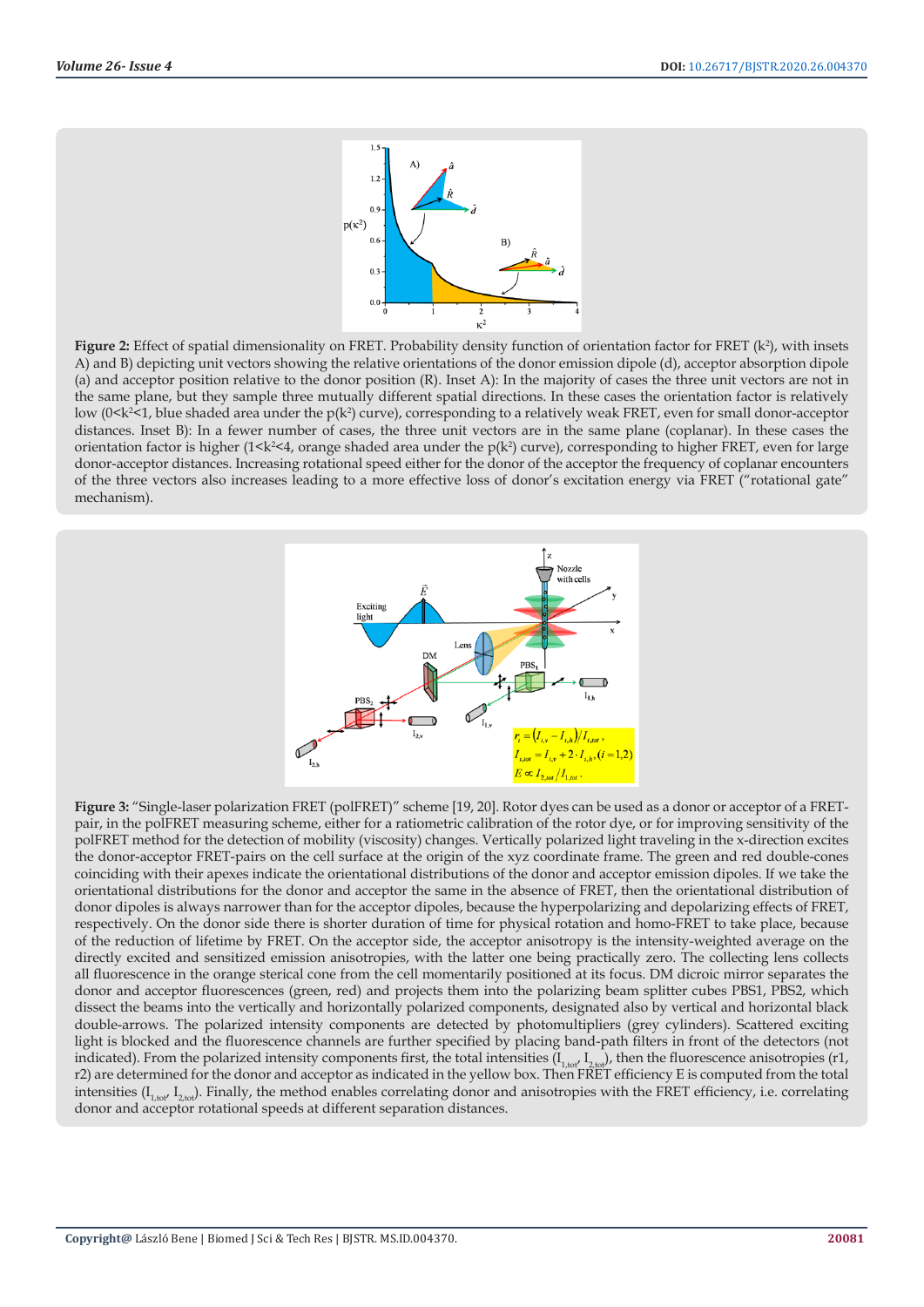(i) Rotor dye response might be calibrated in the above-described "ratiometric" fashion, when the intensity of conventional dye is used for concentration indicator. A direct measurement of also the rotational correlation time of the conventional dye, could serve as another check of viscosity in addition to the rotor intensity.

(ii) Sensitivity on conformational changes and binding reactions of the polFRET method might be improved with rotor dyes. If e.g. rotor is applied as donor and conventional dye as acceptor, increase in viscosity would introduce increase in donor and acceptor anisotropies, and quantum efficiency of the donor. Even if donor-acceptor distance is left unaltered, and  $k^2$ might diminish with increasing viscosity, an increase in FRET efficiency could still be anticipated based on the dependence of FRET rate constant on the donor quantum yield.

If, however, by reversing the above scheme, rotor would be applied as acceptor and conventional dye as donor, donor and acceptor anisotropies and acceptor emission intensity would increase with viscosity. At a fixed donor-acceptor separation, FRET efficien $cy$  would now only decrease due to the decrease of  $k^2$  with increasing viscosity. Donor and acceptor anisotropy enhancements would serve as a check for the intensity enhancement of the rotor with increasing viscosity, valid also for the previous case.

#### **Conclusion**

We revealed parallel features behind the working meahanisms of molecular rotors, photoswitching of GFPs, and the FRET process. Polarisation FRET (polFRET) method is suggested in combination with a molecular rotor either as a donor or an acceptor for increasing the sensitivity of viscosity measurements in a fluorescent microscope or in a flow cytometer.

#### **Acknowledgements**

Financial support to L.B. for this work was provided by TÁMOP-4.2.2.A-11/1/KONV-2012-0045 project co-financed by the European Union and the European Social Fund, OTKA Bridging Fund support OSTRAT/810/213 by the University of Debrecen. L.B. is wishing to express the appreciation for Imre Péntek (Nagykőrös, Hungary) for a fascinating first introduction into the field of wave polarization.

#### **References**

- 1. [Valeur B \(2002\) Microviscosity, fluidity, molecular mobility. Estimation](https://onlinelibrary.wiley.com/doi/book/10.1002/3527600248)  [by means of fluorescent probes \(Chapter 8\). In: Molecular fluorescence:](https://onlinelibrary.wiley.com/doi/book/10.1002/3527600248)  [Principles and applications. Wiley-VCH, Weinheim, 226-246.](https://onlinelibrary.wiley.com/doi/book/10.1002/3527600248)
- 2. [Deschout H, Hagman J, Fransson S, Jonasson J, Rudemo M, et al. \(2010\)](https://www.ncbi.nlm.nih.gov/pubmed/21164628)  [Straightforward FRAP for quantitative diffusion measurements with a](https://www.ncbi.nlm.nih.gov/pubmed/21164628)  [laser scanning microscope. Opt Exp 18\(22\): 22886-22905.](https://www.ncbi.nlm.nih.gov/pubmed/21164628)
- 3. [Swaminathan R, Bicknese S, Periasamy N, Verkman AS \(1996\)](https://www.ncbi.nlm.nih.gov/pubmed/8842251) [Cytoplasmic viscosity near the cell plasma membrane: Translational](https://www.ncbi.nlm.nih.gov/pubmed/8842251) [diffusion of a small fluorescent solute measured by total internal](https://www.ncbi.nlm.nih.gov/pubmed/8842251) [reflection-fluorescence photobleaching recovery. Biophys J 71\(2\): 1140-](https://www.ncbi.nlm.nih.gov/pubmed/8842251) [1151.](https://www.ncbi.nlm.nih.gov/pubmed/8842251)
- 4. [Valeur B \(2002\) Fluorescence polarization. Emission anisotropy.](https://onlinelibrary.wiley.com/doi/book/10.1002/3527600248) [Chapter 5 In: Molecular fluorescence. Principles and applications. Wiley-](https://onlinelibrary.wiley.com/doi/book/10.1002/3527600248)[VCH Weinheim, 125-154.](https://onlinelibrary.wiley.com/doi/book/10.1002/3527600248)
- 5. [Austin RH, Chan SS, Jovin TM \(1979\) Rotational diffusion of cell surface](https://www.ncbi.nlm.nih.gov/pmc/articles/PMC411707/) [components by time-resolved phosphorescence anisotropy. Proc. Natl.](https://www.ncbi.nlm.nih.gov/pmc/articles/PMC411707/) [Acad. Sci. USA, 76\(11\): 5650-5654.](https://www.ncbi.nlm.nih.gov/pmc/articles/PMC411707/)
- 6. [Velez M, Axelrod D \(1988\) Polarized fluorescence photobleaching](https://www.ncbi.nlm.nih.gov/pubmed/3382712) [recovery for measuring rotational diffusion in solutions and membranes.](https://www.ncbi.nlm.nih.gov/pubmed/3382712) [Biophys J 53\(4\): 575-591.](https://www.ncbi.nlm.nih.gov/pubmed/3382712)
- 7. [Haidekker MA, Theodorakis EA \(2010\) Environment-sensitive behavior](https://www.ncbi.nlm.nih.gov/pmc/articles/PMC2949793/) [of fluorescent molecular rotors. J Biol Eng 4\(11\): 1-14.](https://www.ncbi.nlm.nih.gov/pmc/articles/PMC2949793/)
- 8. [Kuimova MK \(2012\) Molecular rotors image intracellular viscosity.](https://www.ncbi.nlm.nih.gov/pubmed/22613140) [Chimia 66\(4\): 159-165.](https://www.ncbi.nlm.nih.gov/pubmed/22613140)
- 9. [Suhina T, Weber B, Carpentier CE, Lorincz K, Schall P, et al. \(2015\)](https://www.ncbi.nlm.nih.gov/pmc/articles/PMC4471612/) [Fluorescence microscopy visualization of contacts between objects.](https://www.ncbi.nlm.nih.gov/pmc/articles/PMC4471612/) [Angew Chem Int Ed 54\(12\): 3688-3691.](https://www.ncbi.nlm.nih.gov/pmc/articles/PMC4471612/)
- 10. [He Y, Shin J, Gong W, Das P, Qu J, et al. \(2019\) Dual- functional fluorescent](https://www.ncbi.nlm.nih.gov/pubmed/30734806) [molecular rotor for endoplasmic reticulum microviscosity imaging](https://www.ncbi.nlm.nih.gov/pubmed/30734806) [during reticulophagy. Chem Commun 55\(17\): 2453-2456.](https://www.ncbi.nlm.nih.gov/pubmed/30734806)
- 11. Patterson GH (2014) Optical highlighter photophysical properties. Ch. 6 in The fluorescent protein revolution. RN Day, MW Davidson (Eds.), Series in cellular and clinical imaging, (edn.). A Periasami, CRC Press, Taylor&Francis Grou, pp. 123-156.
- 12. [Schäfer LV, Groenhof G, Boggio Pasqua M, Robb MA, Grubmüller H](https://www.ncbi.nlm.nih.gov/pmc/articles/PMC2274881/) [\(2008\) Chromophore protonation state controls photoswitching of the](https://www.ncbi.nlm.nih.gov/pmc/articles/PMC2274881/) [fluoroprotein as FP595. PLOS Comp Biol 4\(3\): e1000034.](https://www.ncbi.nlm.nih.gov/pmc/articles/PMC2274881/)
- 13. van der Meer BW (2013) Optimizing the orientation factor KAPPA-SQUARED for more accurate FRET measurements (Chapter 4) In FRET - Förster resonance energy transfer: from theory to applications. In: I Medinzt, N Hildebrandt (Eds.) Wiley-VCH: (1<sup>st</sup> edn.): 63-104.
- 14. [van der Meer BW \(2002\) Kappa-squared: from nuisance to new sense.](https://www.ncbi.nlm.nih.gov/pubmed/11999689) [Rev Mol Biotechnol 82\(3\):181-196.](https://www.ncbi.nlm.nih.gov/pubmed/11999689)
- 15. [Xu QH, Wang S, Korystov D, Mikhailovsky A, Bazan GC, et al. \(2005\) The](https://www.ncbi.nlm.nih.gov/pubmed/15642946) [fluorescence resonance energy transfer \(FRET\) gate: A time-resolved](https://www.ncbi.nlm.nih.gov/pubmed/15642946) [study. Proc Natl Acad Sci USA 102\(3\): 530-535.](https://www.ncbi.nlm.nih.gov/pubmed/15642946)
- 16. [Fábián ÁI, Rente T, Szöllősi J, Mátyus L, Jenei A \(2010\) Strength in](https://www.ncbi.nlm.nih.gov/pubmed/20936620) [numbers: Effects of acceptor abundance on FRET efficiency. Chem Phys](https://www.ncbi.nlm.nih.gov/pubmed/20936620) [Chem 11\(17\): 3713-3721.](https://www.ncbi.nlm.nih.gov/pubmed/20936620)
- 17. [Somogyi B, Norman JA, Rosenberg A \(1986\) Gated quenching of intrinsic](https://www.ncbi.nlm.nih.gov/pubmed/3730507) [fluorescence and phosphorescence of globular proteins. An extended](https://www.ncbi.nlm.nih.gov/pubmed/3730507) [model. Biophys J 50\(1\): 55-61.](https://www.ncbi.nlm.nih.gov/pubmed/3730507)
- 18. [Haidekker MA, Brady TP, Lichlyter D, Theodorakis EA \(2006\) A](https://www.ncbi.nlm.nih.gov/pubmed/16402812) [ratiometric fluorescent viscosity sensor. J Am Chem Soc 128\(2\): 398-](https://www.ncbi.nlm.nih.gov/pubmed/16402812) [399.](https://www.ncbi.nlm.nih.gov/pubmed/16402812)
- 19. [Bene L, Gralle M, Damjanovich L \(2018\) Confocal microscopic dual-laser](https://www.ncbi.nlm.nih.gov/pubmed/29292190) [dual-polarization FRET \(2polFRET\) at the acceptor side for correlating](https://www.ncbi.nlm.nih.gov/pubmed/29292190) [rotations at different distances on the cell surface. BBA Gen 1862\(4\):](https://www.ncbi.nlm.nih.gov/pubmed/29292190) [1050-1068.](https://www.ncbi.nlm.nih.gov/pubmed/29292190)
- 20. [Bene L, Bagdány M, Ungvári T, Damjanovich L \(2018\) Dual-laser tetra](https://www.ncbi.nlm.nih.gov/pubmed/30080974)[polarization FRET \(4polFRET\) for site-selective control of homo-FRET](https://www.ncbi.nlm.nih.gov/pubmed/30080974) [in hetero-FRET systems on the cell surface: the homo-FRET gate. Anal](https://www.ncbi.nlm.nih.gov/pubmed/30080974) [Chem 90\(17\): 10159-10170.](https://www.ncbi.nlm.nih.gov/pubmed/30080974)